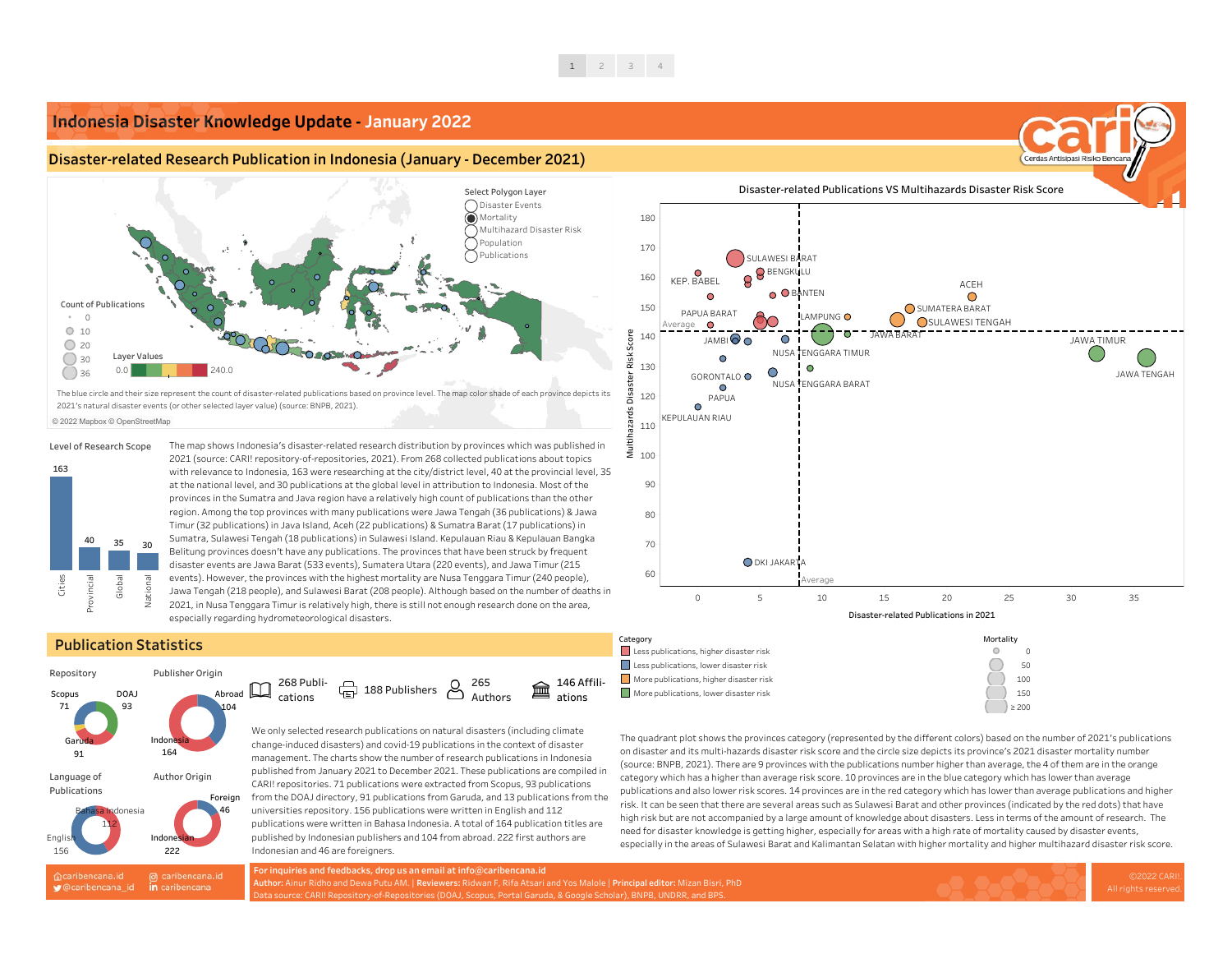The list above is the top-five publications on disaster-related research in Indonesia published in 2021, ranking is based on the number of citations sourced from the Scopus directory. Covid-19 research themes are interestingly attracting some researchers to study about it in relevancy to the disaster management phase such as in locating the more prone area and estimating the impact. The hazard induced by climate change was also stimulated researchers to analyze it more advance.

The COVID-19 pandemic and [organisational](https://www.scopus.com/record/display.uri?eid=2-s2.0-85100003268&origin=inward&txGid=63b64ada740d4eca1836e70545146399) learning for disaster planning and management: A perspective of touris from a destination prone to consecutive disasters Bhaskara G.I. | Journal of Hospitality and Tourism Management Published on 2021-01-03 | Cited by 7 articles

Geological/geophysical hazards are the most studied hazards with 116 publications, some of the hazard types are earthquake (39 publications), tsunami (29 publications), landslides (26 publications), volcano eruptions (15 publications), earthquakes & tsunami (4 publications), and liquefaction (3 publications). Hydrological hazards are the 2nd most studied with 64 publications which dominantly consisted of floods hazard (53 publications). Then meteorological & climatological hazards with 44 publications, consisted of forest fire hazard (21 publications), drought (18 publications), extreme weather (4 publications), and extreme waves (1 publication). Multi hazards clusters were also discussed in 44 publications.

# $T$ op Investigated Cities **Top Investigated** Provinces **Top** Author Affiliations **Top** Investigated Topics

Potential impact of [earthquakes](https://journals.sagepub.com/doi/10.1177/8755293020950328) during the 2020 COVID-19 pandemic Silva, Vitor; Paul, Nicole | Earthquake Spectra Published on 2021-01-02 | Cited by 5 articles

# Impact of climate change on flood [inundation](https://www.scopus.com/record/display.uri?eid=2-s2.0-85098713262&origin=inward&txGid=4ffeb941eaaabfc5f5e78dd405efc389) in a tropical river basin in Indonesia

Yamamoto K. | Progress in Earth and Planetary Science Published on 2021-12-01 | Cited by 2 articles

SUMATERA UTARA PRIJANAKIA<br>KEPULAUAN RIAU<sub>OLU ANTERITENGGA DA DELLOLULU</sub> KALIMANTAN UTARA SULAWESI UTARA SULAWESI TENGGARA BENGKULU

Developing a [building-performance](https://www.scopus.com/record/display.uri?eid=2-s2.0-85057343734&origin=inward&txGid=89a5dcfdc4333f1e7c64b4dd510b54ea) evaluation framework for post-disaster reconstruction: the case of hospital buildings in Aceh,

Risk Assesment Training and Excercise

# Indonesia

Adamy A. | International Journal of Construction Management Published on 2021-01-01 | Cited by 4 articles

Cluster around Latent Variable for [Vulnerability](https://www.scopus.com/record/display.uri?eid=2-s2.0-85097131535&origin=inward&txGid=8c72db3e3284ef646a1d337a88d1cc52) towards Natural Hazards, Non-Natural Hazards, Social Hazards in West Papua Caraka R.E. | IEEE Access Published on 2021-01-01 | Cited by 6 articles

# **Top Publications** based on Scopus directory

KULONPROGO<br>KABUPATENT TRENGGALEK <sup>KABUPATEN CIREBON</sup> AMBON DONGGALAKOTA PADANG SIDOARJO LAMPUNG SELATAN SAMARINDA BIREUEN KABUPATEN BOGOR ACEH BARAT DAYAREMBANG KENDARI PUNCAK KEDIRI KOTA JAMBI KARANGANYAR PARIAMAN PROBOLINGGO PESISIR SELATAN BALIKPAPANKOTA BENGKULU KOTA BANDA ACEH<sup>JEPARA</sup> KOTA SEMARANG PONOROGO PANDEGLANG KOTA PALU KOTA YOGYAKARTA OGAN KOMERING ULU SELATAN BANYUWANG I <sub>KENDAL</sub> OGAN KOMERING ULU KABUPATEN GORONTALO MALANG OGAN KOMERING ILIR BONDOWOSO <sub>ACEH BARAT</sub>OGAN ILIR LAMPUNG TIMUR GORONTALO ACEH BESAR

SUMATERA SELATAN PAPUA $\mathsf{SUMATERA}\ \mathsf{BARAT}$ JAWA BARAT SULAWESI TENGAH RIAU SULAWESI BARAT SULAWESI SELATAN PAPUA BARAT NUSA TENGGARA TIMUR BALI JAWA TIMUR MALUKU UTARA MALUKU KALIMANTAN TIMUR GORONTALO LAMPUNG KALIMANTAN TENGAH KALIMANTAN SELATAN DKI JAKARTA ACEHJAWA TENGAH MALUMO UTAKA



Sequentially, Kota Palu is the city with the highest number of publications (14 publications), then Kota Semarang and Kota Padang (7 publications), and Kota Yogyakarta (6 publications). Meanwhile, the provinces with the hi Tengah, Jawa Timur, and Aceh. This indicates that research in the province is carried out fairly evenly between cities in that province and is not focused on only the big cities. Diponegoro University and Gadjah Mada Unive affiliations with 16 publications each. The next affiliation with quite a lot of researchers is Institut Teknologi Bandung (9 publications), Syiah Kuala University (9 publications), and Institut Pertanian Bogor (7 publicat discussed topic (156 publications), then restoring theme (71 publications), and other assessment types topics are also often discussed.

@ caribencana.id caribencana.id ● @caribencana\_id in caribencana

## **Hazard Cluster and Type**

# **Indonesia Disaster Knowledge Update - January 2022**

**For inquiries and feedbacks, drop us an email at info@caribencana.id**

**Author:** Ainur Ridho and Dewa Putu AM. | **Reviewers:** Ridwan F, Rifa Atsari and Yos Malole | **Principal editor:** Mizan Bisri, PhD Data source: CARI! Repository-of-Repositories (DOAJ, Scopus, Portal Garuda, & Google Scholar), BNPB, UNDRR, and BPS.

BANTEN DI YOGYAKARTA JAMBI NUSA TENGGARA BARAT Universitas Indonesia Universitas Syiah Kuala Universi Mitigation Vulnerability Assesment Public Education Saving Life Rehabilitation **Restas Sriwijaya** Universitas Diponegoro Restoring Improve Infrastructure Preparedness Awareness<br>Response Plan Communication Recovery Policy Improving Lives Coordination Early Warning Impact Assesment Hazard Assesment Institut Teknologi Kalimantan Universitas Udayana Universitas Tadulako <sub>Ulbiwarej</sub> tan Prawijaya. Universitas Sam Ratulangi Universitas Padjadjaran Universitas Negeri Malang<sub>Universitas</sub> Pertahanan AH<sub>RIAU</sub> arsitas Sriwijaya Universitas Diponegoro MUR Negeri Surabaya Institut Teknologi Bandung Institut Pertanian Bogor Universitas Negeri Padang Universitas Muhammadiyah Yogyakarta Universitas Andalas BMKG Universitas Muhammadiyah Surakarta U.S. Geological Su Universitas Gadjah Mada LIPI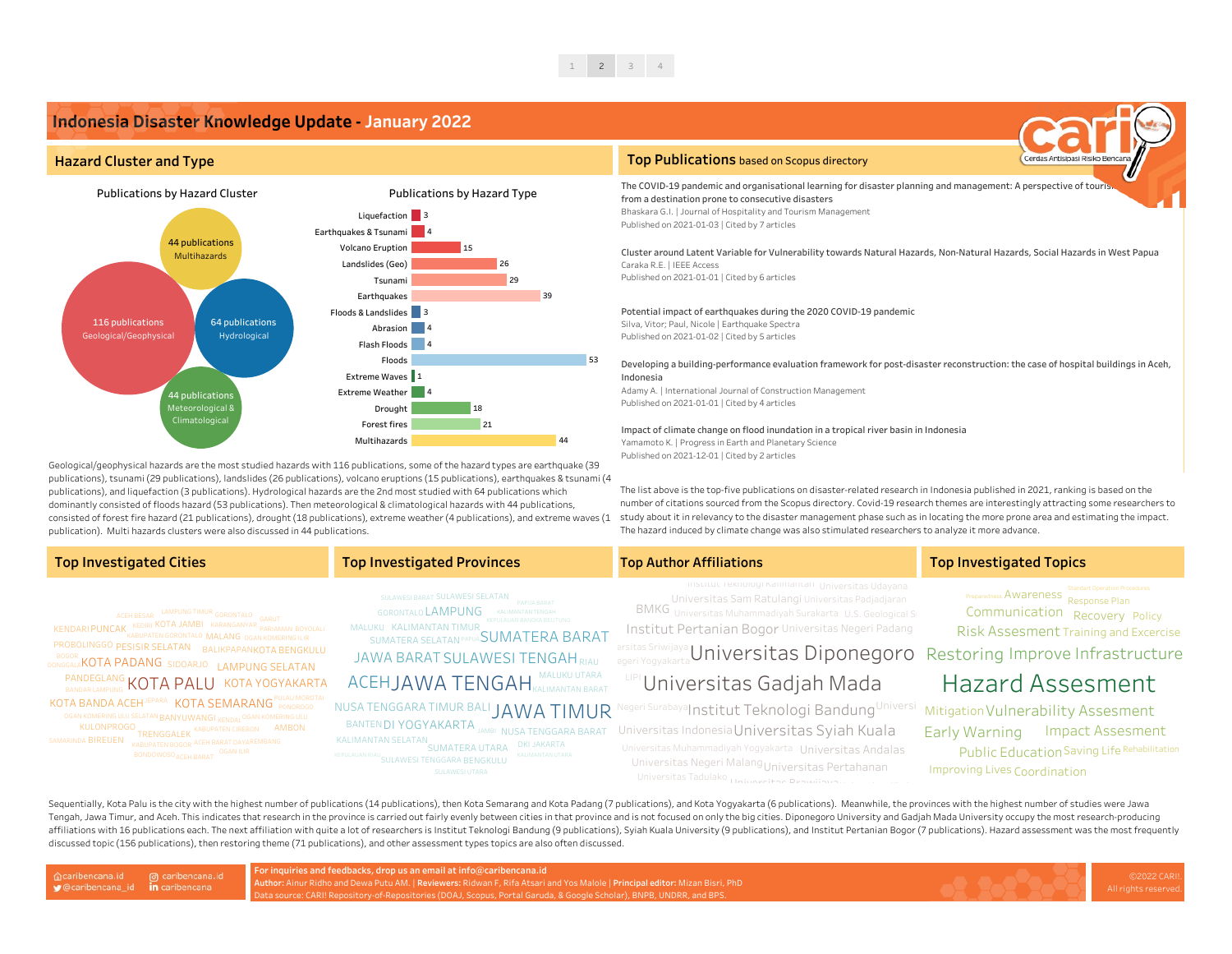

**For inquiries and feedbacks, drop us an email at info@caribencana.id**

**Author:** Ainur Ridho and Dewa Putu AM. | **Reviewers:** Ridwan F, Rifa Atsari and Yos Malole | **Principal editor:** Mizan Bisri, PhD Data source: CARI! Repository-of-Repositories (DOAJ, Scopus, Portal Garuda, & Google Scholar), BNPB, UNDRR, and BPS.





This Sankey diagram is calculated based on the number of publications. The box and the thickness of the flows show the number of publications related to the topics. Java region is the most studied region in Indonesia (88 p floods hazard (28 publications) and landslides hazard (16 publications). The 2nd region is Sumatra (59 publications) with the main research on floods and tsunami hazards. The national-level study majorly studied more in mu region dominantly has published research in earthquake hazard (10 publication), whereas Kalimantan dominantly in floods and forest fire hazard, Bali & Nusa Tenggara in earthquake hazard, and Maluku & Papua in multihazard r hazard, followed by earthquakes, tsunamis, landslides, and so on. Most of the hazards were studied in relevancy to prevention & mitigation disaster management phase, except the multi-hazards research were dominantly examin and recovery phases are less researched in the disaster management area, preparedness phase also quite less researched but has a lot of attribution from floods hazard.

@ caribencana.id Caribencana.id in caribencana ♥ @caribencana\_id